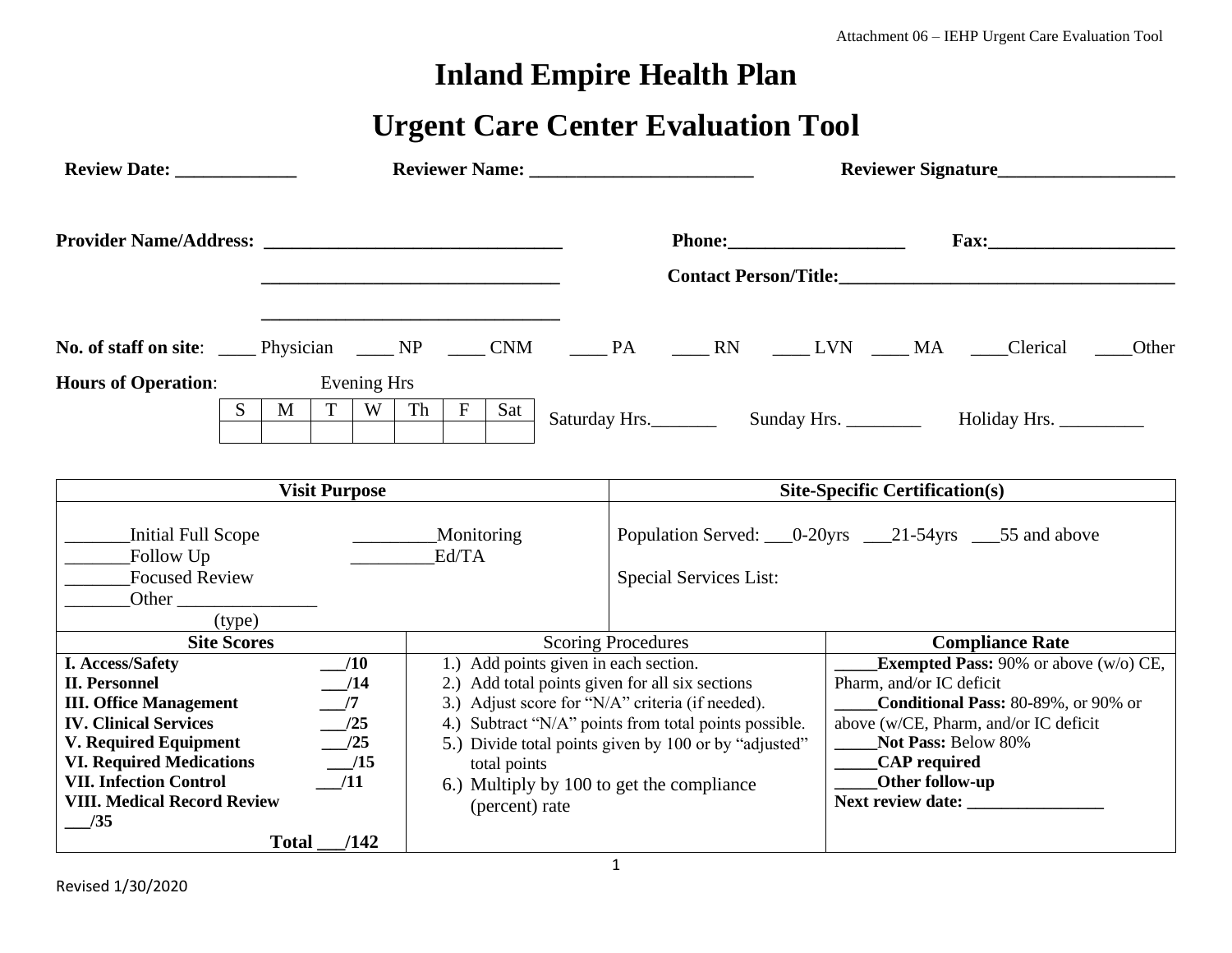# **I. Access / Safety**

| <b>Site Access/Safety Survey Criteria</b>                                           |            |    |     |                |            |
|-------------------------------------------------------------------------------------|------------|----|-----|----------------|------------|
|                                                                                     | <b>YES</b> | NO | N/A | Wt.            | Site Score |
| 1. Waiting area is clean and adequate for patient volume                            |            |    |     |                |            |
| 2. Adequate fire safety- at least one type of fire fighting/protection equipment is |            |    |     | 1              |            |
| accessible at all times                                                             |            |    |     |                |            |
| 3. Wheelchair access to building and office                                         |            |    |     |                |            |
| 4. Office hours posted/visible from outside building                                |            |    |     |                |            |
| 5. Evacuation plan posted; exit signs clearly marked for emergency exit             |            |    |     |                |            |
| 6. Emergency kit checked at least monthly and after each use. O2 system, Ambu-      |            |    |     |                |            |
| bag, oral airways, bulb syringe, and emergency meds (Benadryl, epinephrine)         |            |    |     |                |            |
| required.                                                                           |            |    |     |                |            |
| 7. Medical equipment is clean, functioning properly, and maintained in operational  |            |    |     | 1              |            |
| condition with documentation to demonstrate appropriate maintenance according to    |            |    |     |                |            |
| manufacturer's guidelines                                                           |            |    |     |                |            |
| 8. Exam rooms are clean and safe and provide physical and auditory privacy for      |            |    |     | $\mathbf 1$    |            |
| patients.                                                                           |            |    |     |                |            |
| 9. Language services: members must have access to the following language            |            |    |     | $\overline{2}$ |            |
| service at all times (Telephonic and Video Remote Interpreting CASL only).          |            |    |     |                |            |
| <b>Comments:</b> Write comments for all "No" (0 points) and "N/A" scores            |            |    |     |                |            |
|                                                                                     |            |    |     |                |            |
| <b>TOTALS</b>                                                                       |            |    |     |                |            |
|                                                                                     |            |    |     |                |            |
|                                                                                     |            |    |     |                |            |
|                                                                                     |            |    |     |                |            |
|                                                                                     |            |    |     |                |            |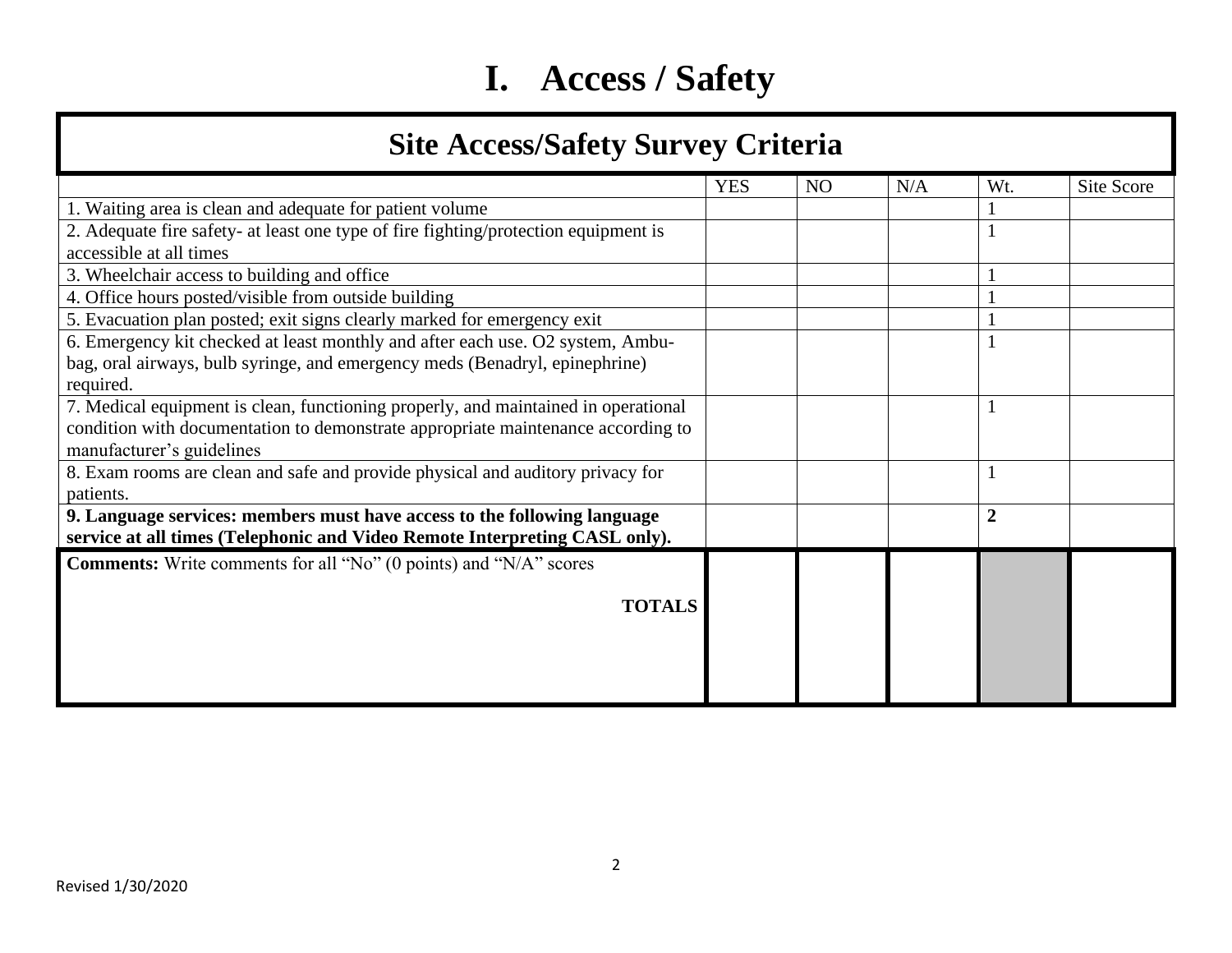# **II. Personnel**

| <b>Site Personnel Survey Criteria</b>                                                                                                                                                                                          |            |                |     |              |            |
|--------------------------------------------------------------------------------------------------------------------------------------------------------------------------------------------------------------------------------|------------|----------------|-----|--------------|------------|
|                                                                                                                                                                                                                                | <b>YES</b> | N <sub>O</sub> | N/A | Wt.          | Site Score |
| 1. A Doctor of Medicine (MD), Doctor of Osteopathic Medicine (DO), Physician<br>Assistant (PA), or Nurse Practitioner (NP) is on site during hours of operation.                                                               |            |                |     |              |            |
|                                                                                                                                                                                                                                |            |                |     |              |            |
| 2. MDs, DOs, PAs, and/or PAs must be credentialed with IEHP.                                                                                                                                                                   |            |                |     | 1            |            |
| 3. NPs and/or PAs that prescribe controlled substances possess current and valid<br>DEA registration number.                                                                                                                   |            |                |     | 1            |            |
| 4. All required Professional Licenses and Certifications are issued from the<br>appropriate licensing/certification body.                                                                                                      |            |                |     | $\mathbf{1}$ |            |
| 5. The scope of practice for NPs is defined and there are standardized procedures<br>signed and dated by both the supervising physician and NP.                                                                                |            |                |     | 1            |            |
| 6. There is a practice agreement signed by both the Physician's Assistant (PA) and<br>supervising Physician that includes all provisions as described in SB 697 Section 5<br>(Section 3502.3 of Business and Professions Code) |            |                |     |              |            |
| 7. The proper ratio of physician to mid-level practitioners supervised is maintained at 1:4<br>NP, 1:3 CNM, 1:4 PA-C.                                                                                                          |            |                |     | 1            |            |
| 8. Oversight of NP is evidenced by a minimum of 10% medical record review by<br>supervising physician.                                                                                                                         |            |                |     | 1            |            |
| 9. Supervision of PA is included in the practice agreement.                                                                                                                                                                    |            |                |     | 1            |            |
| 10. Oversight of PA is evidenced by a minimum of 10% medical record review by<br>supervising physician.                                                                                                                        |            |                |     | $\mathbf{1}$ |            |
| 11. Supervising physician specialty must cover populations served.                                                                                                                                                             |            |                |     | 1            |            |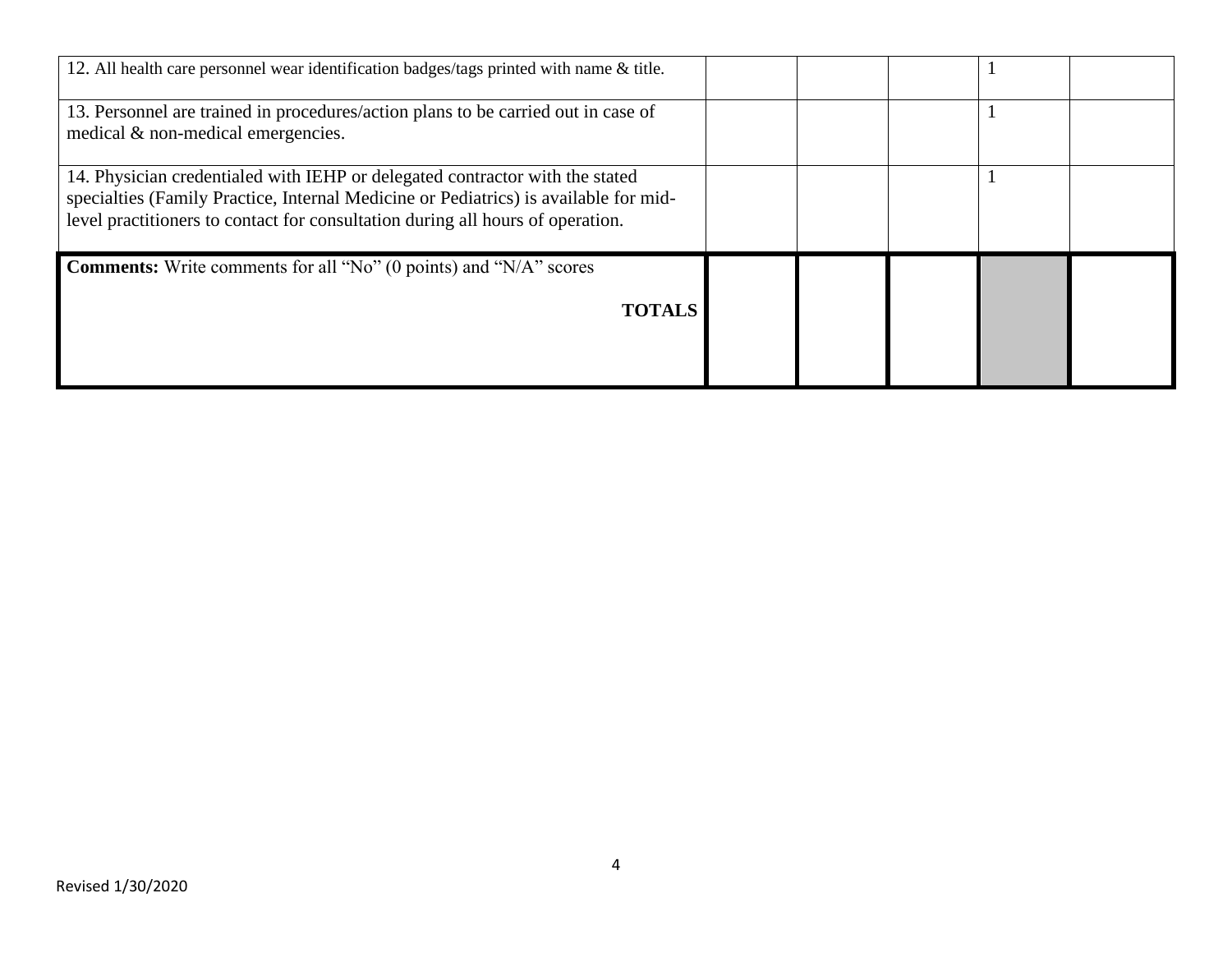# **III.Office Management**

**RN/MD Review Only (#B)**

| <b>Office Management Survey Criteria</b>                                                                                                  |            |    |     |              |            |  |  |
|-------------------------------------------------------------------------------------------------------------------------------------------|------------|----|-----|--------------|------------|--|--|
|                                                                                                                                           | <b>YES</b> | NO | N/A | Wt.          | Site Score |  |  |
| 1. Policy/Procedure: Patient triage. Only licensed medical personnel shall triage and<br>handle phone triage/ advice (MD, DO, NP, RN, PA) |            |    |     |              |            |  |  |
| 2. Policy/Procedure: Transport of emergency patients to appropriate facility.                                                             |            |    |     | -1           |            |  |  |
| 3. Policy/Procedure: Patient confidentiality. Confidentiality is maintained according<br>to HIPAA guidelines                              |            |    |     | -1           |            |  |  |
| 4. Policy/Procedure: Handling & disposing of biohazardous waste & blood borne<br>pathogen exposure (Evidence of Staff Training)           |            |    |     | 1            |            |  |  |
| 5. Patient rights posted. Evidence of system for handling complaints and grievances.                                                      |            |    |     | $\mathbf{1}$ |            |  |  |
| 6. Child/Elder/Domestic abuse reporting mandate, training and hotline numbers<br>available.                                               |            |    |     | $\mathbf{1}$ |            |  |  |
| 7. Interpreter services are in identified threshold languages; interpreter services<br>phone numbers available to staff                   |            |    |     | -1           |            |  |  |
| <b>Comments:</b> Write comments for all "No" (0 points) and "N/A" scores                                                                  |            |    |     |              |            |  |  |
| <b>TOTALS</b>                                                                                                                             |            |    |     |              |            |  |  |

IV.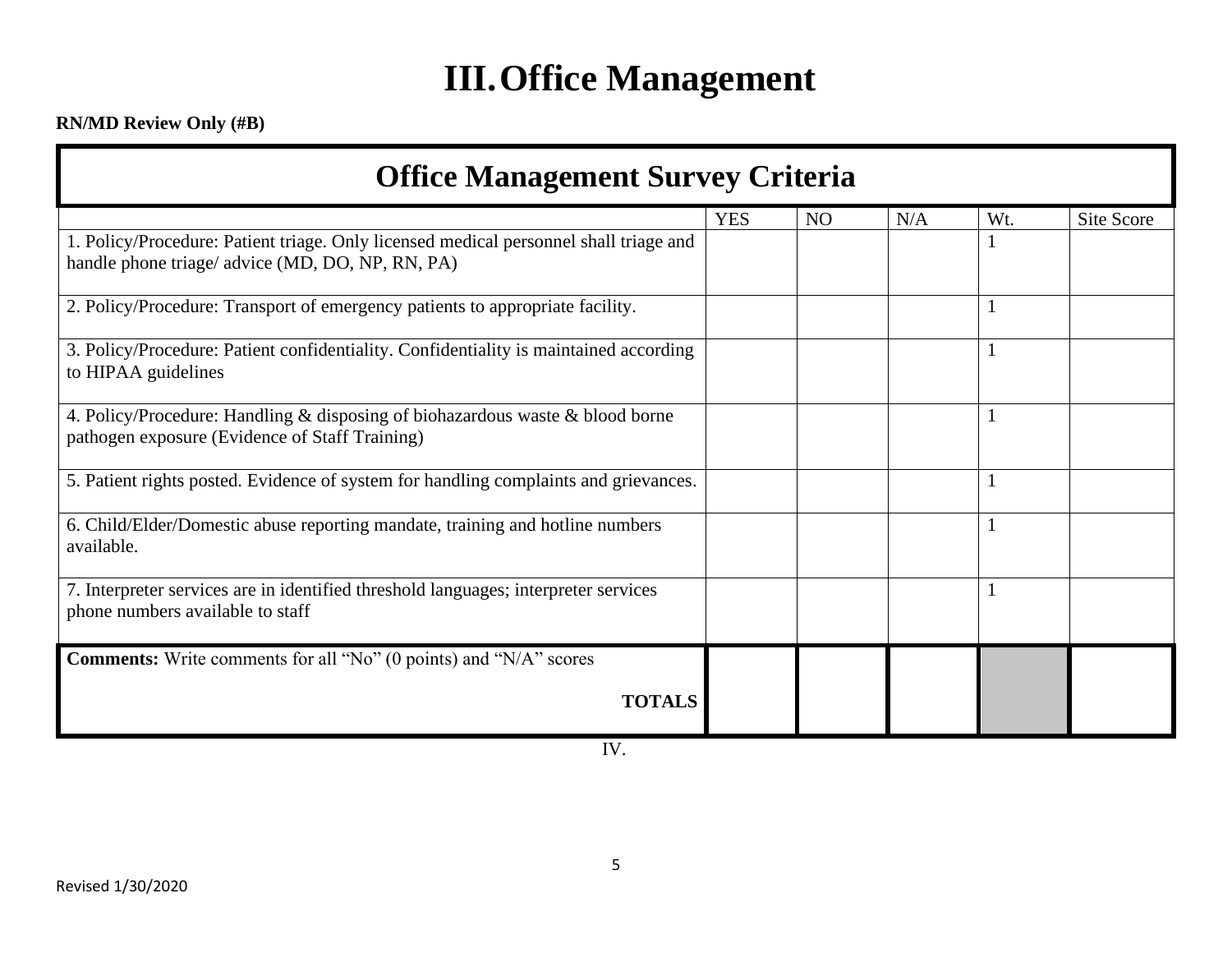# **V. Clinical Services**

|  |  | <b>A. Clinical Services Survey Criteria</b> |  |  |
|--|--|---------------------------------------------|--|--|
|--|--|---------------------------------------------|--|--|

|                                                                                                                            | <b>YES</b> | NO | N/A | Wt.            | Site Score |
|----------------------------------------------------------------------------------------------------------------------------|------------|----|-----|----------------|------------|
| 1. Refrigerator daily temperature logs maintained appropriately.                                                           |            |    |     |                |            |
| 2. Only qualified/trained personnel retrieve, prepare or administer<br>medications.                                        |            |    |     | $\overline{2}$ |            |
| 3. All medications, including samples and needles/syringes and prescription pads<br>are secured & inaccessible to patients |            |    |     |                |            |
| 4. Controlled drugs are stored separately in a locked space. A dose-by-dose distribution log<br>is kept.                   |            |    |     |                |            |
| 5. There are no expired drugs on site.                                                                                     |            |    |     |                |            |
| 6. Drugs are prepared in a clean area or "Designated clean" area if prepared in a<br>multipurpose room.                    |            |    |     | $\mathbf{I}$   |            |
| <b>Comments:</b> Write comments for all "No" (0 points) and "N/A" scores<br><b>TOTALS</b>                                  |            |    |     |                |            |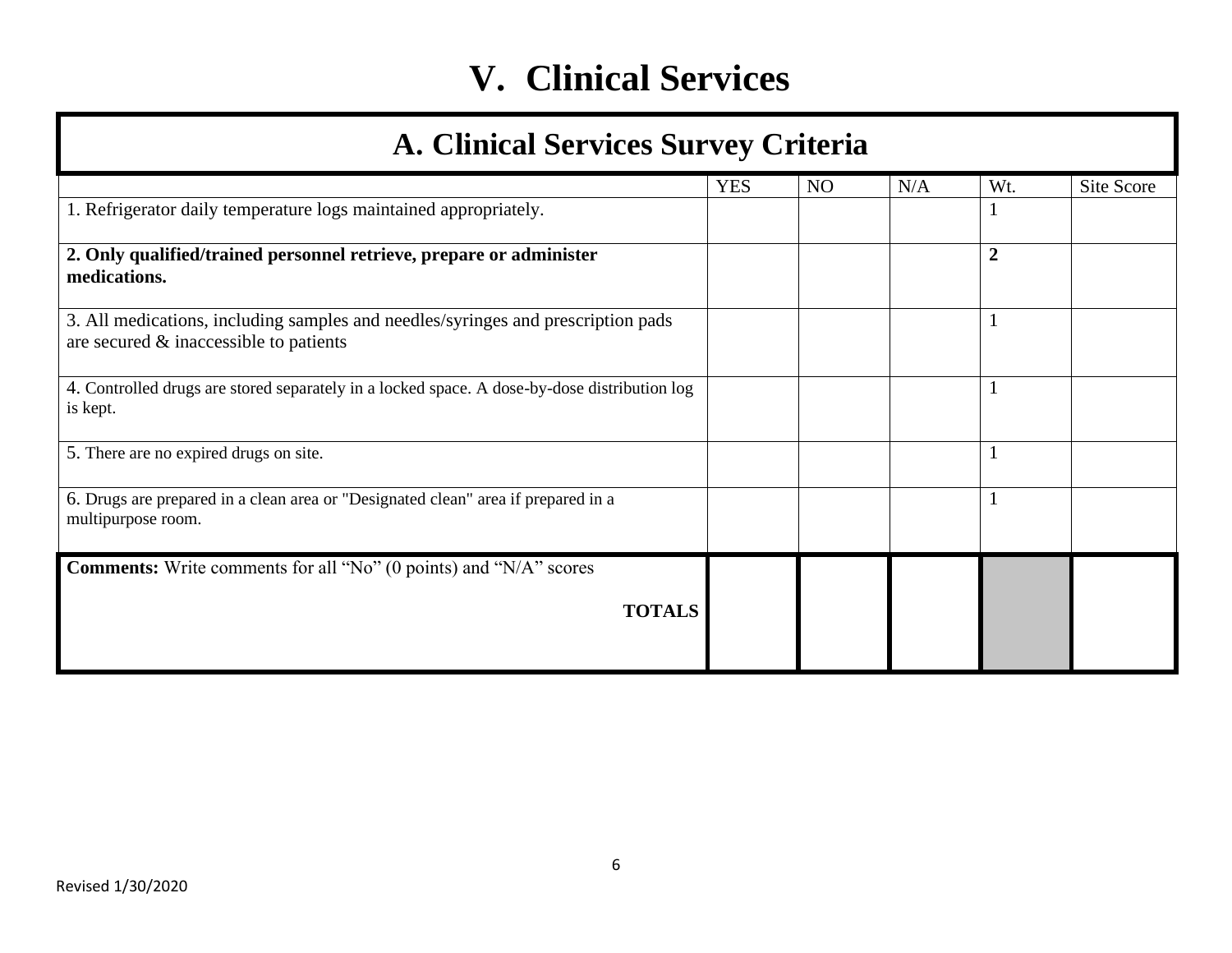#### **B.Laboratory Services Survey Criteria**

|                                                                                                                                                            | <b>YES</b> | NO <sub>1</sub> | N/A | Wt. | Site Score |
|------------------------------------------------------------------------------------------------------------------------------------------------------------|------------|-----------------|-----|-----|------------|
| 1. Laboratory test procedures are performed according to current site-specific CLIA                                                                        |            |                 |     |     |            |
| certificate.                                                                                                                                               |            |                 |     |     |            |
|                                                                                                                                                            |            |                 |     |     |            |
| 2. Laboratory services must be available on-site with ability to perform all                                                                               |            |                 |     |     |            |
| minimum required tests.                                                                                                                                    |            |                 |     |     |            |
|                                                                                                                                                            |            |                 |     |     |            |
| 3. Minimum tests performed on site include: Urine HCG, hemoglobin or                                                                                       |            |                 |     |     |            |
| hematocrit, blood glucose & urine dipstick, Rapid Strep, STI collection materials.                                                                         |            |                 |     |     |            |
| *off-site laboratory that can provide stat H & H results within 1-hour is acceptable<br>4. Personnel performing clinical lab procedures have been trained. |            |                 |     |     |            |
|                                                                                                                                                            |            |                 |     |     |            |
| 5. Lab supplies are inaccessible to unauthorized persons.                                                                                                  |            |                 |     |     |            |
|                                                                                                                                                            |            |                 |     |     |            |
|                                                                                                                                                            |            |                 |     |     |            |
| 6. Lab test supplies (e.g. vacutainers, culture swabs, test solutions) are not expired.                                                                    |            |                 |     |     |            |
|                                                                                                                                                            |            |                 |     |     |            |
| 7. Site has a procedure to dispose of expired lab supplies.                                                                                                |            |                 |     |     |            |
|                                                                                                                                                            |            |                 |     |     |            |
| <b>Comments:</b> Write comments for all "No" (0 points) and "N/A" scores                                                                                   |            |                 |     |     |            |
|                                                                                                                                                            |            |                 |     |     |            |
| <b>TOTALS</b>                                                                                                                                              |            |                 |     |     |            |
|                                                                                                                                                            |            |                 |     |     |            |
|                                                                                                                                                            |            |                 |     |     |            |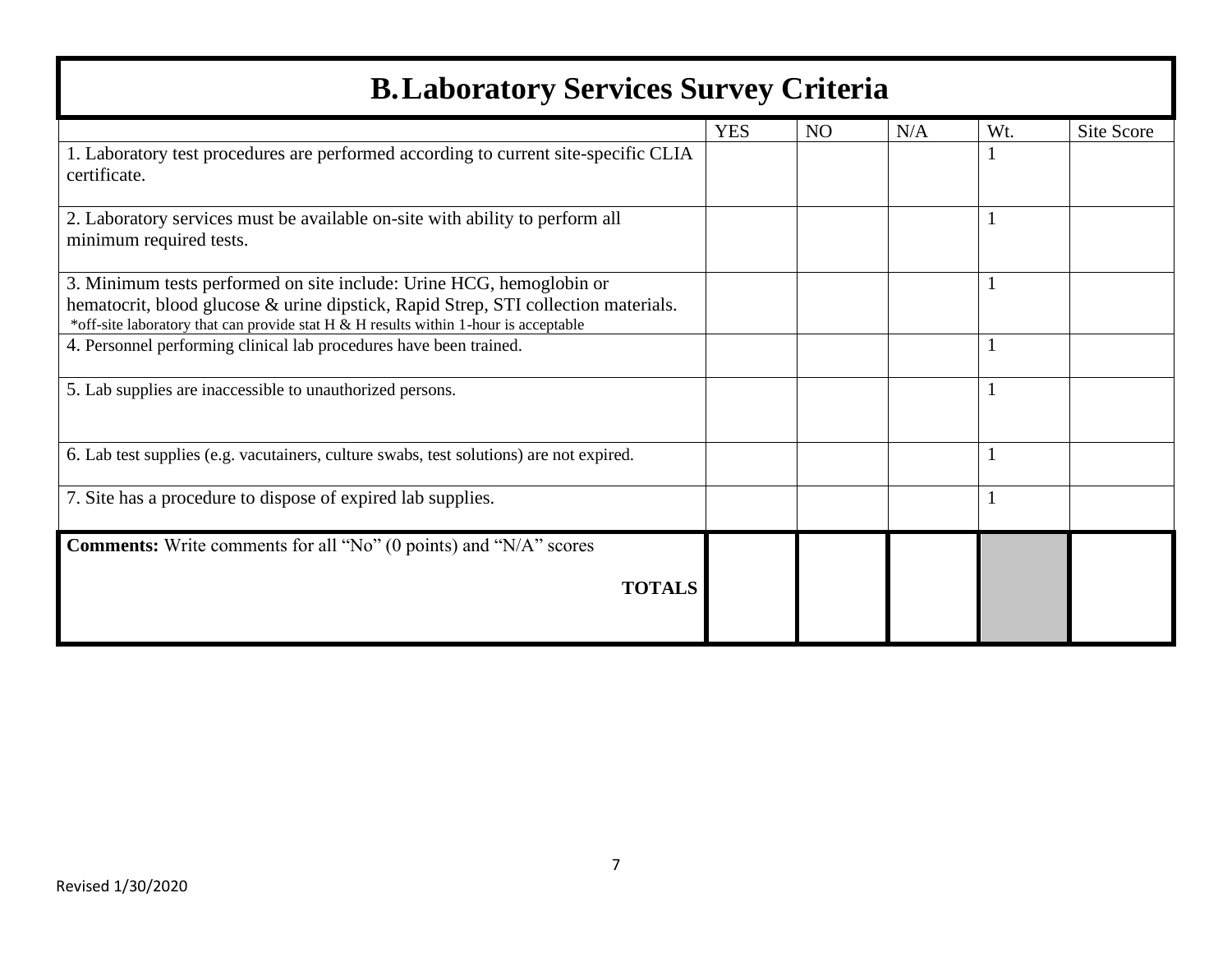### **C. Radiology Services Survey Criteria**

| ~                                                                                         |            |                |     |              |            |
|-------------------------------------------------------------------------------------------|------------|----------------|-----|--------------|------------|
|                                                                                           | <b>YES</b> | N <sub>O</sub> | N/A | Wt.          | Site Score |
| 1. Site has current CA Radiologic Health Branch Inspection Report, if there is            |            |                |     |              |            |
| radiological equipment on site.                                                           |            |                |     |              |            |
|                                                                                           |            |                |     |              |            |
| 2. If no radiological equipment on site, immediate access to diagnostic radiology         |            |                |     |              |            |
| services (plain film x-rays) with urgent results made available to member and PCP         |            |                |     |              |            |
| a. Chest and Limb x-rays                                                                  |            |                |     |              |            |
|                                                                                           |            |                |     |              |            |
| 3. Current copy of Title 17 with a posted notice about availability of Title 17 and its   |            |                |     |              |            |
| location. (document must be posted on site.)                                              |            |                |     |              |            |
| 4. "Radiation Safety Operating Procedures" posted in highly visible location.             |            |                |     |              |            |
|                                                                                           |            |                |     |              |            |
| 5. "Notice to Employees Poster" posted in highly visible location.                        |            |                |     |              |            |
|                                                                                           |            |                |     |              |            |
| 6. "Caution, X-ray" sign posted on or next to door of each room that has X-ray equipment. |            |                |     | $\mathbf{1}$ |            |
|                                                                                           |            |                |     |              |            |
| 7. Physician Supervisor/Operator certificate posted and within current expiration date.   |            |                |     | $\mathbf{1}$ |            |
|                                                                                           |            |                |     |              |            |
| 8. Technologist certificate posted <i>and</i> within current expiration date.             |            |                |     |              |            |
| The following radiological protective equipment is present on site:                       |            |                |     |              |            |
| 9. Operator protection devices: radiological equipment operator must use lead             |            |                |     |              |            |
| apron or lead shield.                                                                     |            |                |     |              |            |
| 10. Gonadal shield (0.5 mm or greater lead equivalent): for patient procedures in         |            |                |     | $\mathbf{1}$ |            |
| which gonads are in direct beam                                                           |            |                |     |              |            |
| 11. Urgent x-ray results are made available to the Member and PCP                         |            |                |     | $\mathbf{1}$ |            |
|                                                                                           |            |                |     |              |            |
| <b>Comments:</b> Write comments for all "No" (0 points) and "N/A" scores                  |            |                |     |              |            |
|                                                                                           |            |                |     |              |            |
| <b>TOTALS</b>                                                                             |            |                |     |              |            |
|                                                                                           |            |                |     |              |            |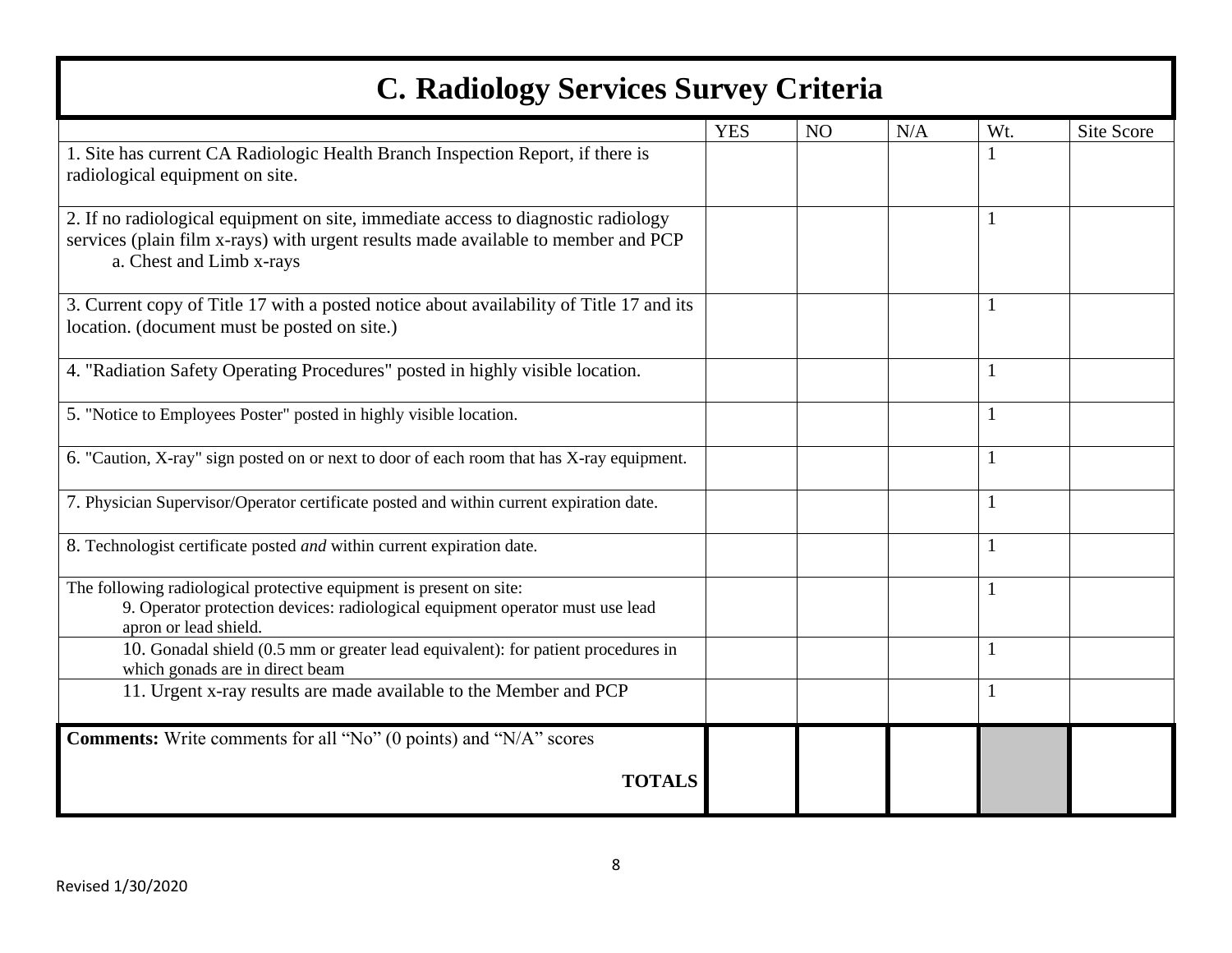# **VI.Minimum Required Equipment**

### **Equipment Survey Criteria**

|                                                                                           | <b>YES</b> | N <sub>O</sub> | N/A | Wt.            | Site Score |
|-------------------------------------------------------------------------------------------|------------|----------------|-----|----------------|------------|
| 1. Exam table and lights in proper working order                                          |            |                |     |                |            |
| 2. Stethoscope and sphygmomanometer with various size cuffs (e.g. child, adult,           |            |                |     |                |            |
| obese/thigh).                                                                             |            |                |     |                |            |
| 3. Thermometers: oral and/or tympanic/thermoscan with a numeric reading                   |            |                |     |                |            |
| 4. Scales: standing and infant scales.                                                    |            |                |     |                |            |
| 5. Basic exam equipment: percussion hammer, tongue blades, patient gowns.                 |            |                |     |                |            |
| 6. Ophthalmoscope                                                                         |            |                |     |                |            |
| 7. Otoscope and adult and pediatric ear speculums                                         |            |                |     |                |            |
| 8. EKG machine                                                                            |            |                |     |                |            |
| 9. Nebulizer                                                                              |            |                |     |                |            |
| 10. Splinting materials                                                                   |            |                |     |                |            |
| 11. Suction machine and catheters (Recommended)                                           |            |                |     |                |            |
| 12. NG tubes (Recommended)                                                                |            |                |     |                |            |
| 13. Wound irrigation supplies                                                             |            |                |     |                |            |
| 14. Eye and Ear irrigation supplies                                                       |            |                |     |                |            |
| 15. Eye tray                                                                              |            |                |     |                |            |
| 16. Wood's lamp for dermatologic diagnosis (Recommended)                                  |            |                |     |                |            |
| 17. Suture kits and materials                                                             |            |                |     |                |            |
| 18. Dressing supplies                                                                     |            |                |     |                |            |
| 19. Eye charts literate and illiterate, and occluder for vision testing                   |            |                |     |                |            |
| 20. Pulse Oximetry                                                                        |            |                |     |                |            |
| 21. Oxygen (Oxygen tank must be a minimum of % full)                                      |            |                |     | $\overline{2}$ |            |
| 22. Appropriate sizes of ESIP needles/syringes                                            |            |                |     | $\overline{2}$ |            |
| 23. Alcohol wipes                                                                         |            |                |     |                |            |
| <b>Comments:</b> Write comments for all "No" (0 points) and "N/A" scores<br><b>TOTALS</b> |            |                |     |                |            |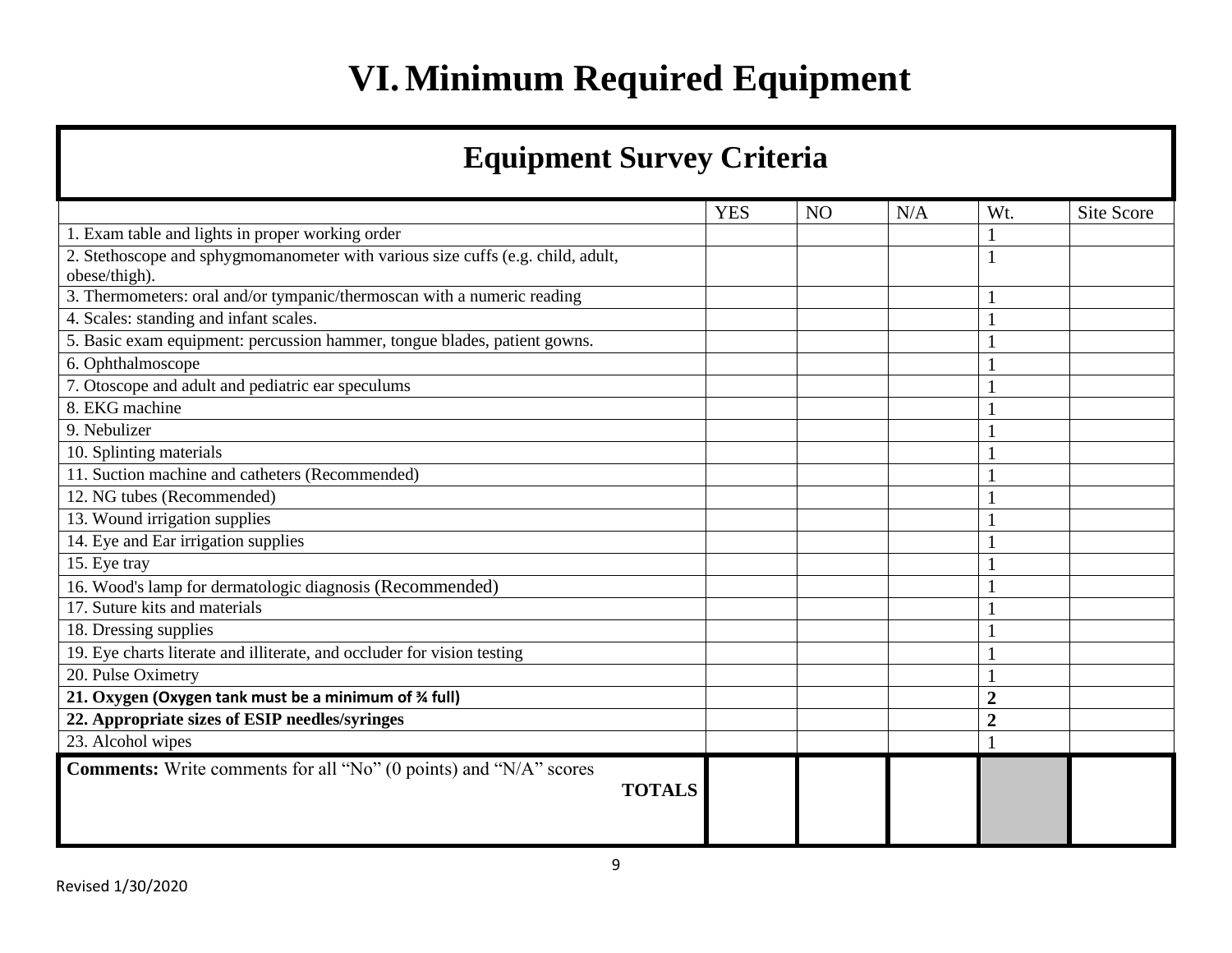## **VII. Minimum Required Medications**

| <b>Medication Survey Criteria</b>                                |            |    |     |              |            |
|------------------------------------------------------------------|------------|----|-----|--------------|------------|
|                                                                  | <b>YES</b> | NO | N/A | Wt.          | Site Score |
| 1. Albuterol for inhalation or Nebulizer or metered dose inhaler |            |    |     |              |            |
| 2. Epinephrine 1:1,000 (Injectable) for anaphylaxis              |            |    |     | $\mathbf{1}$ |            |
| 3. Benadryl 50 mg (injectable) or Benadryl 25 mg (oral)          |            |    |     | $\mathbf{1}$ |            |
| 4. Burn dressing, i.e. Silvadene                                 |            |    |     | $\mathbf{1}$ |            |
| 5. Tylenol & Motrin                                              |            |    |     | $\mathbf{1}$ |            |
| 6. Anti-nausea medication                                        |            |    |     | $\mathbf{1}$ |            |
| 7. Anti-diarrhea medication                                      |            |    |     | $\mathbf{1}$ |            |
| 8. Injectable Antibiotics                                        |            |    |     | $\mathbf{1}$ |            |
| 9. Tdap                                                          |            |    |     | $\mathbf{1}$ |            |
| 10. Xylocaine                                                    |            |    |     | $\mathbf{1}$ |            |
| 11. Fluorescein Strips                                           |            |    |     | $\mathbf{1}$ |            |
| 12. Naloxone                                                     |            |    |     | $\mathbf{1}$ |            |
| 13. Chewable Aspirin                                             |            |    |     | $\mathbf{1}$ |            |
| 14. Nitroglycerine spray/tablet                                  |            |    |     | $\mathbf{1}$ |            |
| 15. Glucose                                                      |            |    |     | $\mathbf{1}$ |            |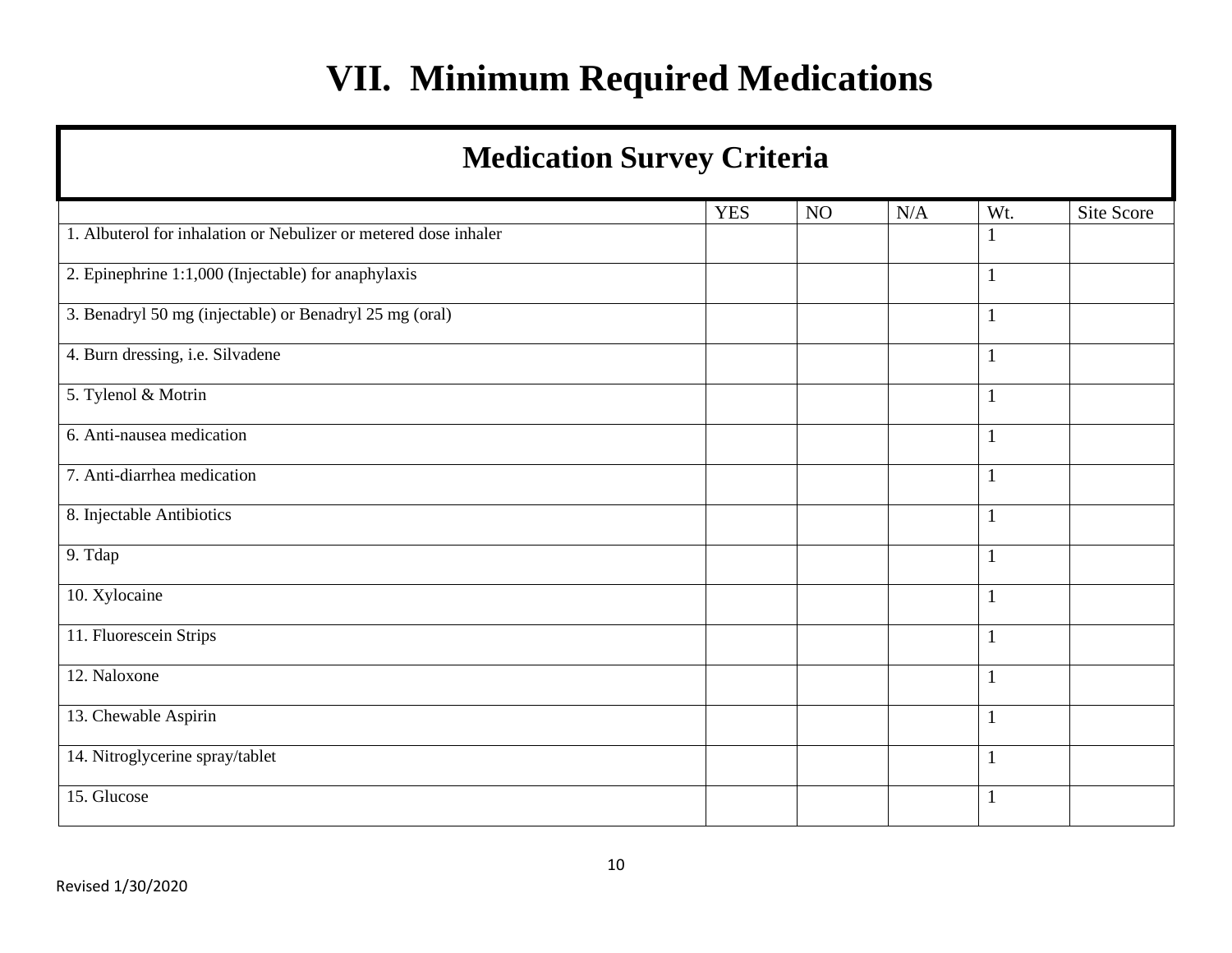| <b>Comments:</b> Write comments for all "No" (0 points) and "N/A" scores | <b>TOTALS</b> |  |  |  |
|--------------------------------------------------------------------------|---------------|--|--|--|
|                                                                          | ______        |  |  |  |

**VIII.**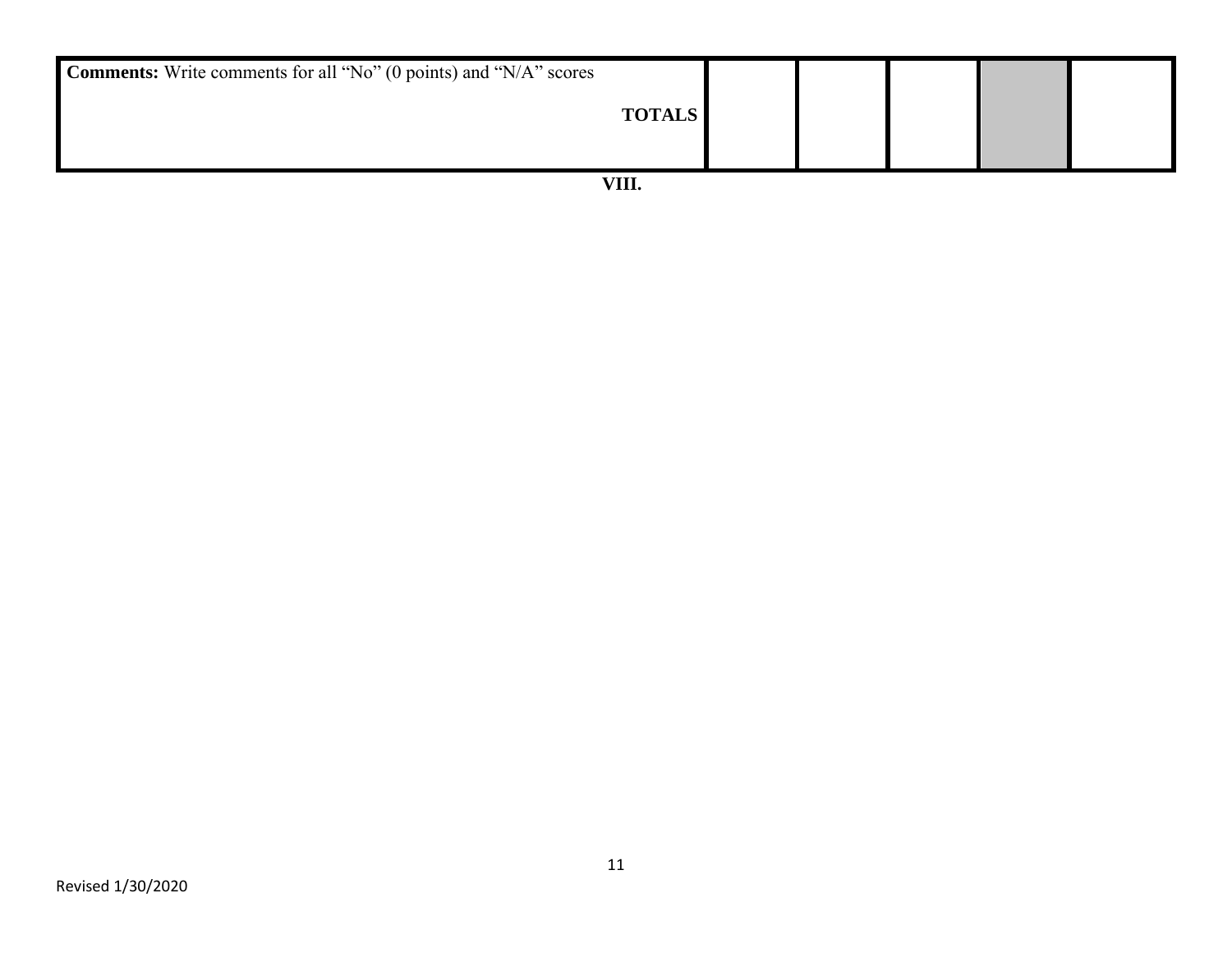### **IX.Infection Control**

| <b>Infection Control Survey Criteria</b>                                                                                                                                                                    |            |    |     |                  |            |
|-------------------------------------------------------------------------------------------------------------------------------------------------------------------------------------------------------------|------------|----|-----|------------------|------------|
|                                                                                                                                                                                                             | <b>YES</b> | NO | N/A | Wt.              | Site Score |
| 1. Personal Protective Equipment is readily available for staff use.                                                                                                                                        |            |    |     | $\overline{2}$   |            |
| 2. Needlestick safety precautions are practiced on site.                                                                                                                                                    |            |    |     | $\boldsymbol{2}$ |            |
| 3. Blood, other potentially infectious materials, and Regulated Wastes are placed in<br>appropriate leak proof, labeled containers for collection, handling, processing, storage,<br>transport or shipping. |            |    |     | $\overline{2}$   |            |
| 4. Spore testing of autoclave/steam sterilizer with documented results (at least<br>monthly).                                                                                                               |            |    |     | $\overline{2}$   |            |
| 5. Cold chemical sterilization solutions used according to manufacturer's recommendations.                                                                                                                  |            |    |     | -1               |            |
| 6. Equipment and work surfaces are appropriately cleaned and decontaminated after contact<br>with blood or other potentially infectious material with an EPA approved disinfectant.                         |            |    |     | $\mathbf{1}$     |            |
| 7. Autoclave/steam sterilization performed by trained personnel.                                                                                                                                            |            |    |     |                  |            |
| <b>Comments:</b> Write comments for all "No" (0 points) and "N/A" scores<br><b>TOTALS</b>                                                                                                                   |            |    |     |                  |            |
|                                                                                                                                                                                                             |            |    |     |                  |            |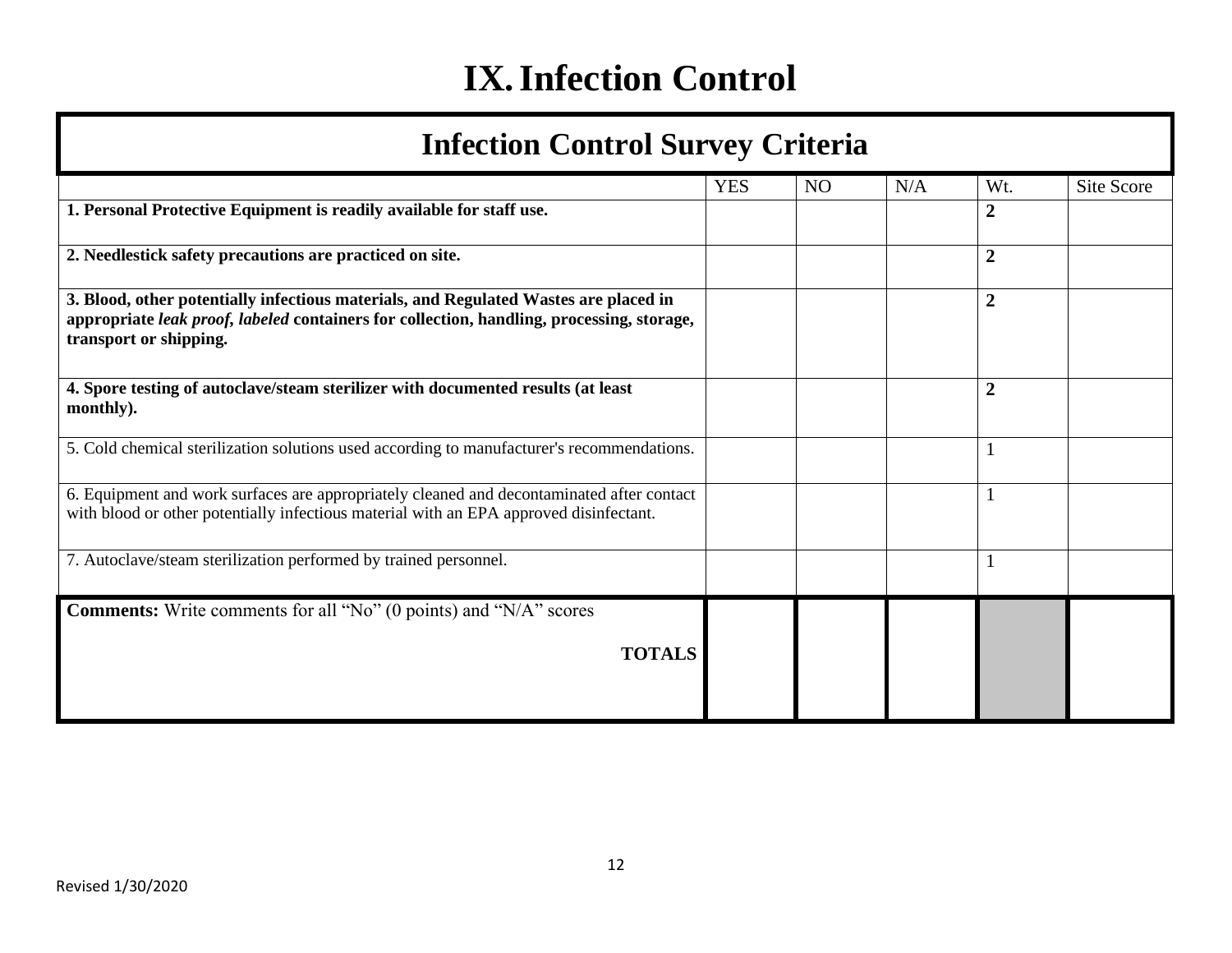### **X. Medical Record Review**

| <b>Medical Record Survey Criteria</b>                                                           |        |        |        |        |        |  |  |  |
|-------------------------------------------------------------------------------------------------|--------|--------|--------|--------|--------|--|--|--|
|                                                                                                 | #1     | #2     | #3     | #4     | #5     |  |  |  |
| Files are legible, organized, contents are securely fastened and maintained in a<br>secure area |        |        |        |        |        |  |  |  |
| Each page is dated and contains the patient's name.<br>2.                                       |        |        |        |        |        |  |  |  |
| 3. Medication allergies (or NKA) are noted.                                                     |        |        |        |        |        |  |  |  |
| 4. There is a signed consent for treatments/procedures.                                         |        |        |        |        |        |  |  |  |
| 5. Documentation of a targeted physical assessment with vital signs.                            |        |        |        |        |        |  |  |  |
| 6. Documentation of after-care instructions acknowledged.                                       |        |        |        |        |        |  |  |  |
| 7. Notification to primary care physician.                                                      |        |        |        |        |        |  |  |  |
| <b>Comments:</b> Write comments for all "No" (0 points) and "N/A" scores                        | Total: | Total: | Total: | Total: | Total: |  |  |  |
| <b>Combined totals:</b>                                                                         |        |        |        |        |        |  |  |  |